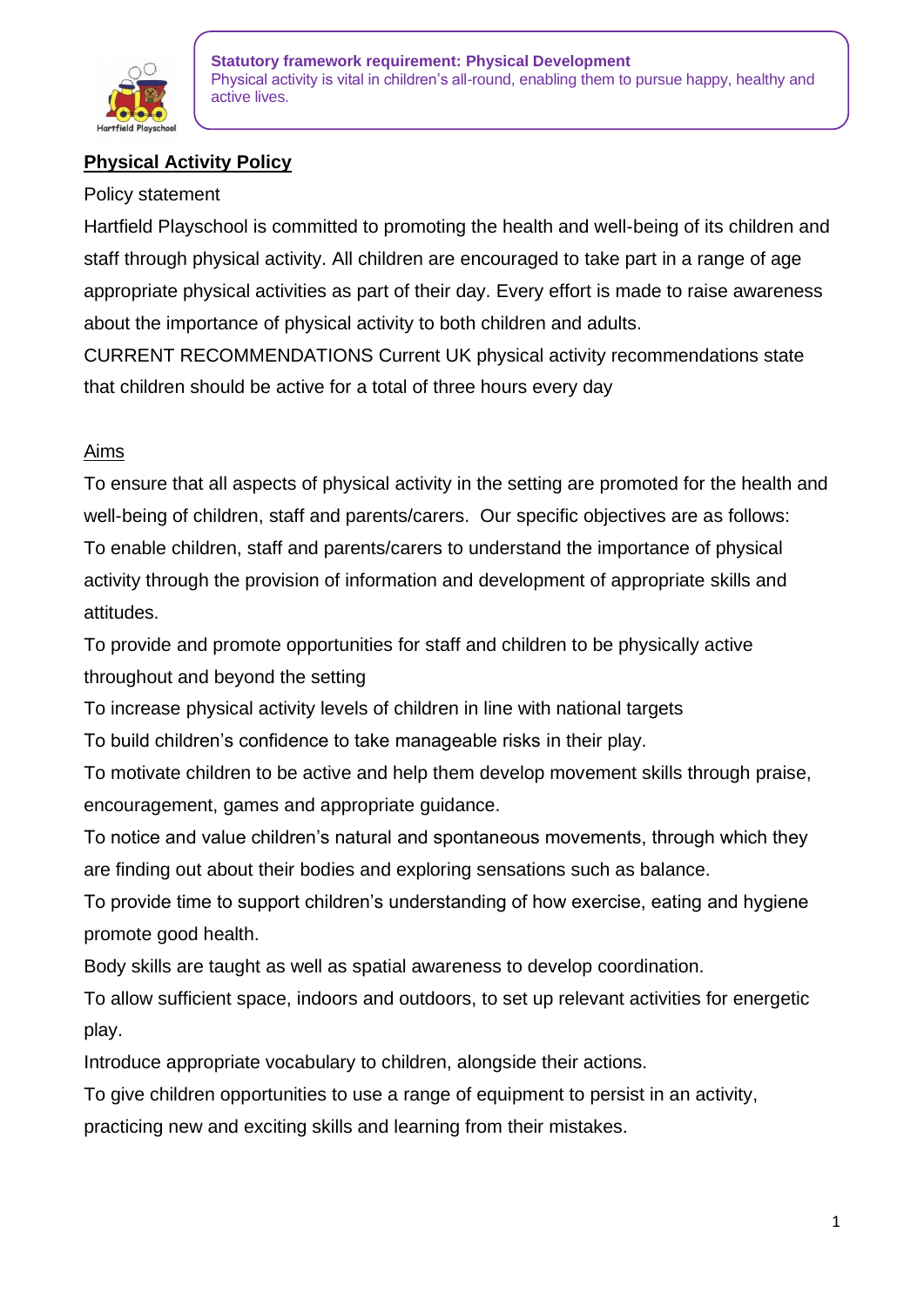

## **Objectives**

The settings physical activity coordinator is our Early Years Manager. They have responsibility for developing policy and practice and monitoring physical activity provision. Staff have a responsibility to promote physical activity and to support physical development. We feel it is essential for our staff to feel confident in delivering and supporting physical activity so staff have attended the following activity courses: Loughborough University : Early Movers, This training has also been cascaded to other members of staff during our regular staff meeting

We strive to maximise opportunities for children and all associated with the setting to be physically active by promoting all avenues of activity. This includes through the Early Years Foundation Stage, the environment and wider community.

The setting provides children with open ended, free flow play enabling them to make choices and be physically active both inside and out throughout their sessions both morning and afternoon. This is facilitated by our setting environment which is designed to encourage children to be physically active.

## PARENTS/CARERS AS PARTNERS

Hartfield Playschool understands that parents/carers are crucial to encouraging their children to be active and therefore aims to make parents/ carers aware of the minimum activity recommendations, provide parents/carers with ideas on how to keep their children active and to liaise with parents/carers about their child's activity levels through their identified key person.

# EQUAL OPPORTUNITIES

All physical activity opportunities offered at Hartfield Playschool are designed to be inclusive, and cater for different ability levels and ages of children in our care.

## STAFF ACTIVITY

Our staff aspire to be positive role models for our children. We aim to take part in physical activity whenever possible, e.g. as part of our sessions playing alongside and with the